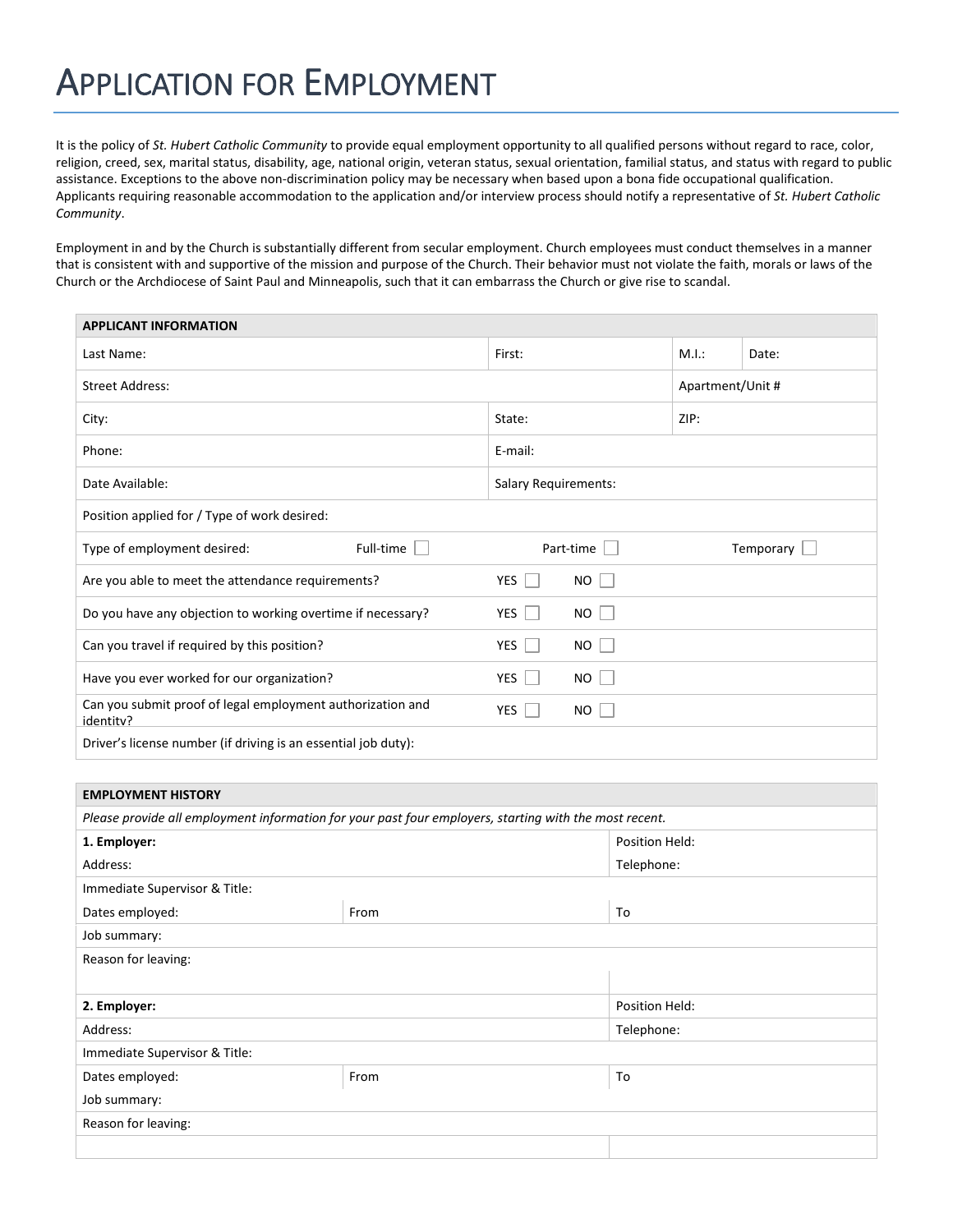| 3. Employer:                  |      | Position Held: |  |
|-------------------------------|------|----------------|--|
| Address:                      |      | Telephone:     |  |
| Immediate Supervisor & Title: |      |                |  |
| Dates employed:               | From | To             |  |
| Job summary:                  |      |                |  |
| Reason for leaving:           |      |                |  |
|                               |      |                |  |
| 4. Employer:                  |      | Position Held: |  |
| Address:                      |      | Telephone:     |  |
| Immediate Supervisor & Title: |      |                |  |
| Dates employed:               | From | To             |  |
| Job summary:                  |      |                |  |
| Reason for leaving:           |      |                |  |

| OTHER SKILLS AND QUALIFICATIONS                                                                   |  |  |
|---------------------------------------------------------------------------------------------------|--|--|
| Summarize any job-related training, skills, licenses, certificates, and /or other qualifications. |  |  |
|                                                                                                   |  |  |
|                                                                                                   |  |  |
|                                                                                                   |  |  |
|                                                                                                   |  |  |

## **EDUCATIONAL HISTORY**

| List school name and location, years completed, course of study, and any degrees earned. |                   |         |          |        |
|------------------------------------------------------------------------------------------|-------------------|---------|----------|--------|
| High School                                                                              |                   | Address |          |        |
|                                                                                          | Did you graduate? | $YES$   | $NO$ $ $ | Degree |
| College                                                                                  |                   | Address |          |        |
|                                                                                          | Did you graduate? | YES     | NO.      | Degree |
| Other                                                                                    |                   | Address |          |        |
|                                                                                          | Did you graduate? | YES     | NO.      | Degree |

| <b>REFERENCES</b>                                                                              |              |  |  |
|------------------------------------------------------------------------------------------------|--------------|--|--|
| Please list three professional references. Do not include relatives or above-listed employers. |              |  |  |
| Full Name:                                                                                     | Years known: |  |  |
| Company:                                                                                       | Phone:       |  |  |
| Address:                                                                                       |              |  |  |
| Full Name:                                                                                     | Years known: |  |  |
| Company:                                                                                       | Phone:       |  |  |
| Address:                                                                                       |              |  |  |
| Full Name:                                                                                     | Years known: |  |  |
| Company:                                                                                       | Phone:       |  |  |
| Address:                                                                                       |              |  |  |